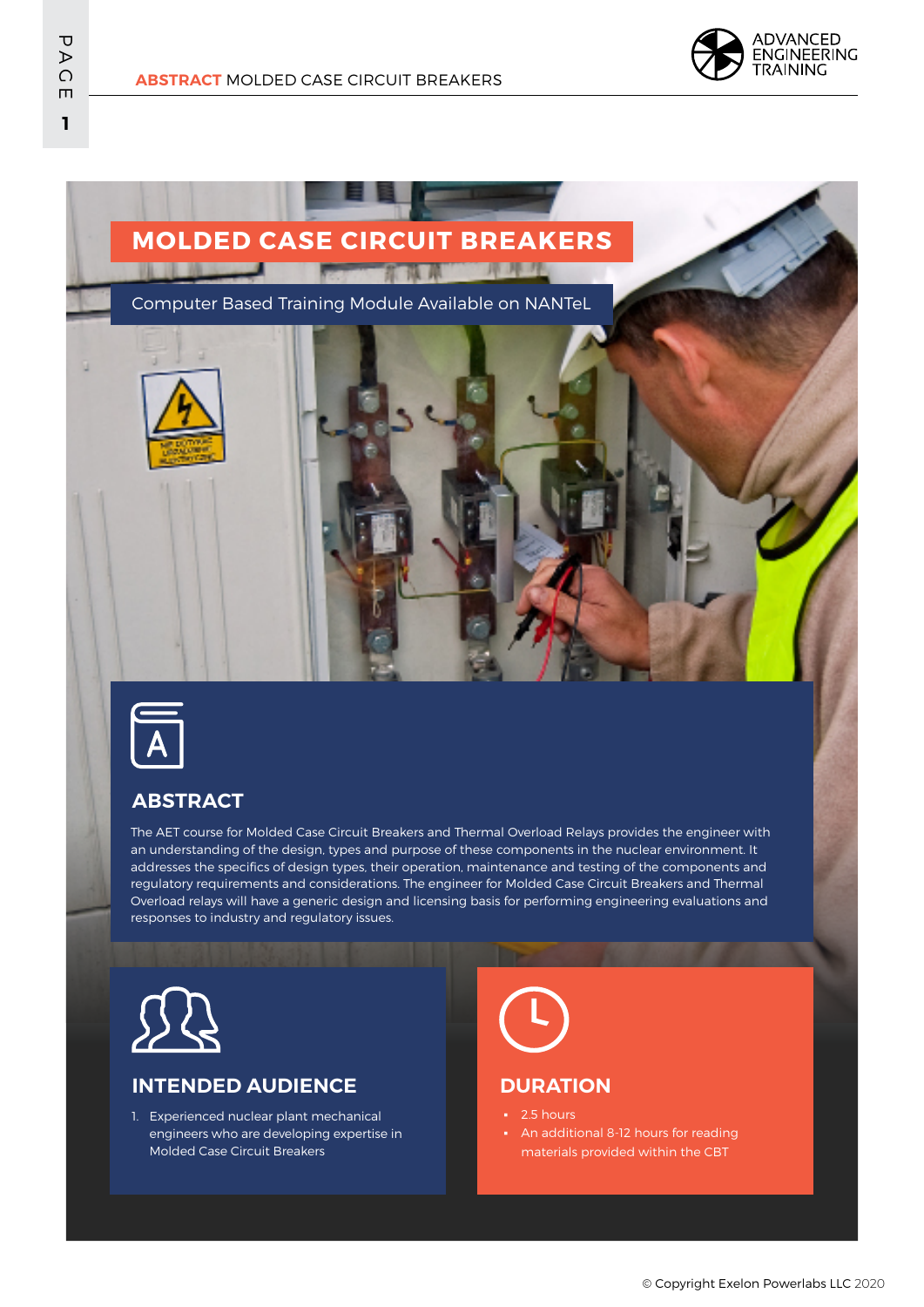

# **TERMINAL LEARNING OBJECTIVES**

- 1. Describe the configuration, construction and theory of operation of MCCBs typically used in Motor Control Centers (MCCs) at commercial nuclear generating stations as explained in industry guidelines and as described in Westinghouse Technical Bulletin 06-2, (which included excerpts "A Working Manual on Molded Case Circuit Breakers").
- 2. Describe the configuration, construction, and theory of operation of TORs typically used in Motor Con-trol Centers (MCCs) at commercial nuclear generating stations and as explained in NEMA ICS 2; Part 4, Section 4.
- 3. Explain and apply the terms common to engineer activities involving MCCBs and TORs, as defined in industry guides and standards.
- 4. Describe the purpose and interconnections of the Molded Case Circuit Breakers (MCCBs) and Thermal Overload Relays (TORs) as typically applied in a Motor Control Centers (MCCs) and as explained in in-dustry guidelines, e.g., EPRI TR-1009832.
- 5. Explain how performance requirements for MCCBs and TORs are determined from breaker coordina-tion analysis applicable to MCCs at commercial nuclear generating stations and as detailed in EPRI TR-1009832.
- 6. Explain how manufacturer's Time-Current Curves (TCC) for MCCBs and TORs are used in engineering analyses and when determining test acceptance criteria, per guidance in EPRI TR-1009832.
- 7. Describe the impact that varying service conditions can have on the performance of MCCBs and TORs with respect to the published manufacturer's Time Current Characteristics (TCC), and as explained in EPRI TR-1009832.
- 8. Identify parameters found on suppliers' and manufacturers' datasheets for MCCBs and TORs that must be included in procurement specifications for applications in MCCs used at nuclear power plant.
- 9. Describe typical design margin in breaker sizing, selection, and coordination with other protective devices as it relates to MCCBs and TORs, including impact to operating requirements and performance, which are sensitive to temperature variation and electrical transients, to the extent included in industry guidelines (e.g., EPRI TR-1009832).
- 10. Identify the seismic, environmental, and electro-magnetic compatibility (EMC; EMI/RFI) qualification criteria that must be included in a procurement specification for MCCBs and TORs pursuant to industry standards (e.g., 10 CFR 50, Regulatory Guides, IEEE Standards).
- 11. Describe the relevant considerations of nuclear plant design and licensing bases (pursuant to 10 CFR 50 and Regulatory Guides) when making any change in model, style, form, fit or function during replacement or upgrade of MCCBs and TORs, and the additional considerations and constraints required when specifying digital or electronic MCCBs.
- 12. Describe the typical postulated failure modes and mechanisms of MCCBs and TORs, and how Failure Modes and Effects Analysis (FMEA) is applied by engineering to preventive maintenance or when troubleshooting, as addressed in industry guidelines (e.g., those published by EPRI).